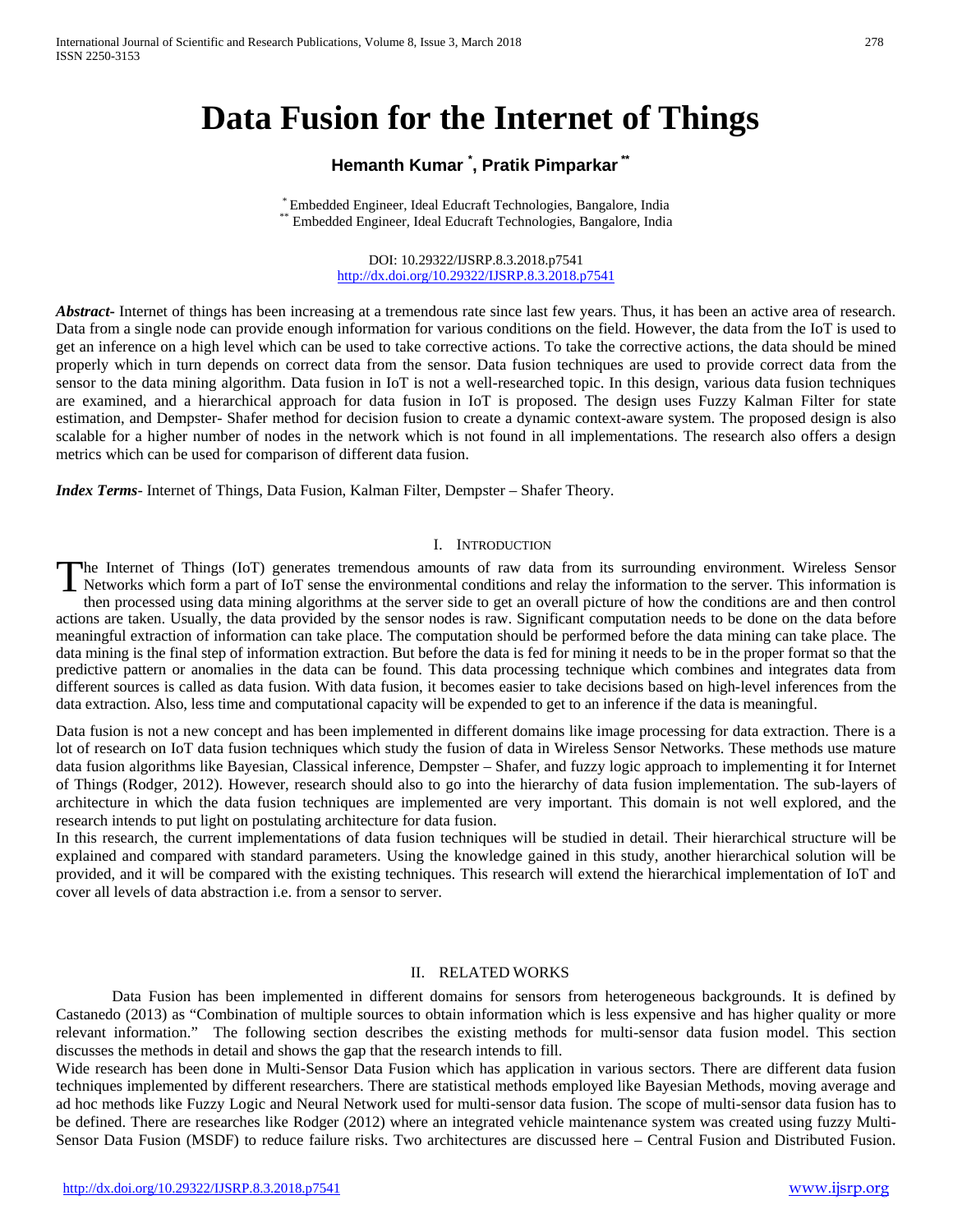The study presents Fuzzy Kalman Filter Approach (FKFA) for better data error elimination as conventional Kalman Filter performs poorly under high computational number. The FKFA is used to reduce time needed to perform complex matrix manipulations in the vehicle maintenance model. If one system fails then, other sensors should take over the system to give collective decision for the same. Thus, a dynamic approach to selection of sensors should be present. This research uses dynamic detection and fault detection methods to find anomalies in the data of the vehicle. Another specific application of MSDF is discussed by De Paola, et. al, (2016) to cater to incorrect data because of inaccuracy in sensors. A Bayesian system in three-tier architecture of a smart home is proposed in the research. In the design, a dynamic group of sensors is used for data fusion to deduce inferences in a context aware environment. The lowest tier forms the sensor and reads all the environmental changes. The intermediate performs the multi-sensor data fusion and tries to infer the external conditions. The highest tier is the most complex where the system dynamics are modified to extract maximum features. This tier also caters to various factors like the cost and computational capacity and checks if they cross the predefined threshold. Dynamic Bayesian method used in this research create an information slice for a specified time while capturing the dynamic nature of past and present states. The designed system is tested in a controlled environment of a smart home. Reduction in energy consumption with redundancy is described using the technique. Compared to the Bayesian approach and FKFA described above, Gite & Agrawal (2016) describe another context aware process that uses sub processes like context acquisition, context processing, and context usage. The context processing contains noise removal, data calibration, context interpretation and context prediction. The research proposes Dempster – Shafer Theory (DST) in context-aware systems and compares the Bayesian approach with DST. It is theorized that when full probabilistic information is not available, DST performs better than Bayesian approach. This research proposes a technique but no implementation is done to prove the results. The computational capacity needed for the approach is also discussed which is more than the Bayesian Method. Here, with the study of researches, it is found that there are different approaches like FKFA, Dynamic Bayesian and DST for data fusion. These techniques all have their advantages and disadvantages depending on the application. The scope of these data fusion models is constrained to a small application where the data fusion of few sensors is done. Because of the scope, dynamic configuration is possible in the design and still the fusion complexity remains relatively low. The design is not scalable for a bigger number of systems working in tandem.

Along with specific applications like smart homes, research has also been done on larger scenarios like sensor data fusion for a city. The research Wang et al. (2016) gives comprehensive survey of different techniques and how the techniques can be scaled up for larger scenarios. It divides the sensor data fusion into three main categories. Complementary technique means putting together information from different sensors to get a bigger picture. Redundancy category fuses data from similar sensors to increase the accuracy of data. Cooperative operations combine to create new information. It describes combining different sensor networks and combines their data to form a predictive contextually rich model. This research also describes the evaluation framework for various data fusion techniques and compares various solutions based on the evaluation framework. This research does not propose any solution based on the findings of the study. Also, it also does not compare the computational cost and delay introduced in the communication.

Another comparison study of different techniques is given by Castanedo (2013) where the architectural analysis of different techniques is done. Castanedo (2013) describes the classification of data fusion techniques. It discusses the centralized, decentralized, distributed and hierarchical architecture of data fusion. In centralized fusion, all the data is concentrated in one particular central processor and then the data fusion takes place. Time delays are huge in this type of architecture. A node has its own computational capacity and there is no single point of data fusion in decentralized architecture. The communication costs in this architecture are high compared to centralized architecture. In distributed architecture, there are fusion nodes which fuse the data from several sensors. Thus, preliminary data fusion can be done at these nodes and brings down both computational cost and time of communication. Hierarchical architecture can be defined as hybrid model where data fusion is performed at different levels.

There are different techniques which are discussed here that have their own advantages and disadvantages. However, the scalability of the designs is not mentioned in any of the solutions along with other parameters like fusion complexity and implementation. There is a gap in the research to give a comprehensive survey of how the existing solutions can be scaled up to bigger architectures. This study intends to propose a design for a large scale scenario. Scalability of existing design will be studied, and next sections will explore the data fusion techniques in detail to offer a solution for data fusion.

## III. DESIGN AND FINDINGS

The proposed system is defined in this section using the knowledge gained in the previous sections. The architecture of data fusion in this design solution will be similar to that proposed by De Paola, et. al, (2016). This three-tier architecture as shown in Figure 3 completely covers all the architectural challenges. It is a distributed architecture as discussed above and can change to hybrid architecture depending on the sensors. The sensor subset varies according to the requirement of the system. This will bring in a dynamic environment which is needed if the system has to be scaled up.

The data association technique that will be used is the evidence reasoning method described above. Using this technique, the disadvantages of Nearest Neighbor method will be eliminated. This technique does not cost too much overhead in computational capacity and also increases the efficiency by more than 10%. The State Estimation method will employ the Fuzzy Kalman Filter Approach (FKFA). The ad hoc methods like Kalman filter do not perform well while putting it under high computations. Thus, FKFA will be beneficial regarding state estimation to predict current state of the system. The FKFA will bring in a dynamic environment and also remove the error due to interferences. The decision fusion method in the design solution will be implemented using Dempster -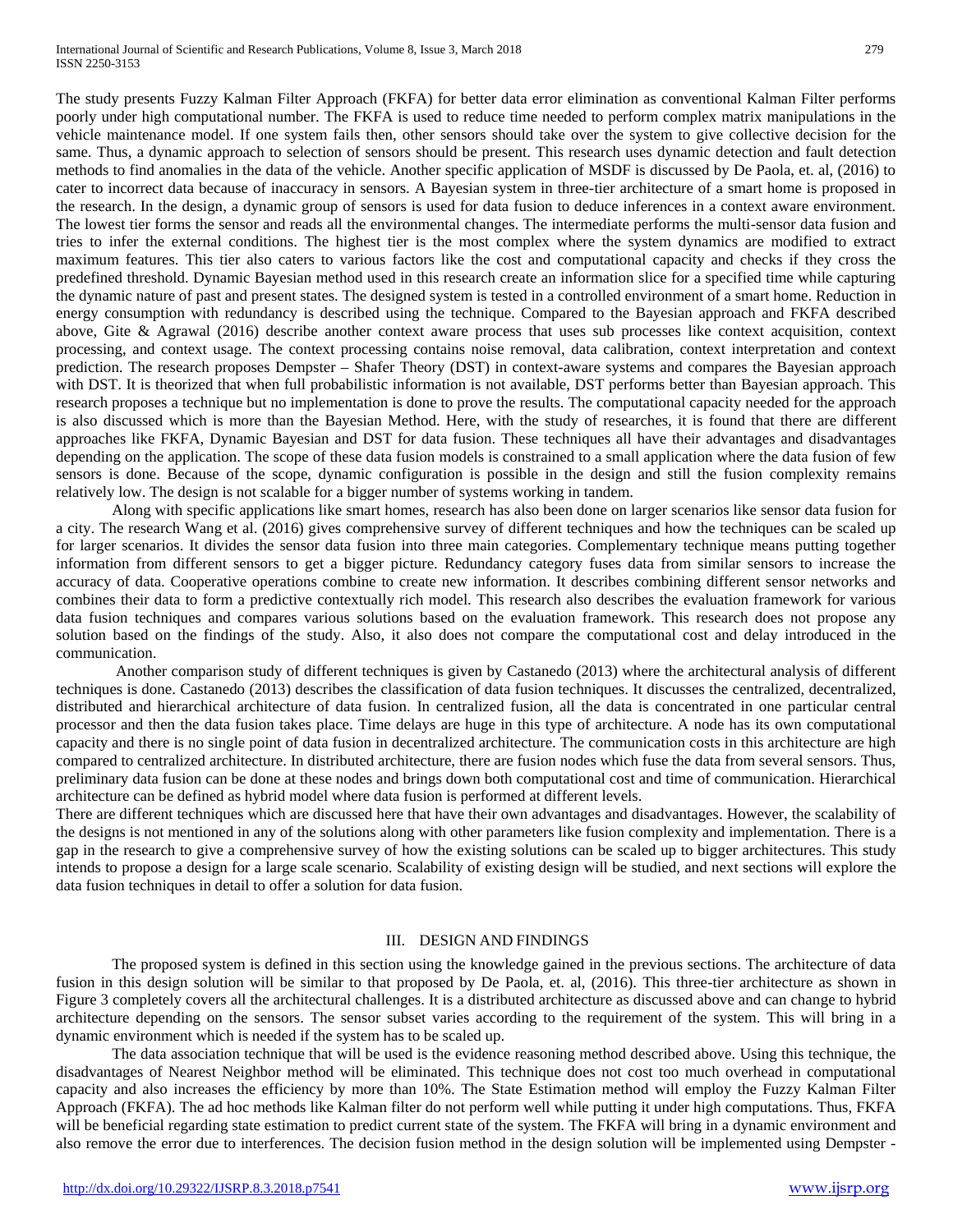Shafer method. The Dempster – Shafer method will predict the decisions and create a context-aware system. Thus, the design solution will provide a dynamic approach depending on the environment and also context-aware decision making.

The design solution will be shown to scale up and scale down depending on the application. The dynamic and context-aware system along with scalability is to be compared with existing platforms. The implementation strategy for this hierarchical architecture will be tough. Firstly, a dummy dataset should be verified with the data association technique. When the data association technique is tested, the state estimation and decision fusion methods are to be implemented. The self–optimization tier is the most complex to be implemented. This can be implemented on a computer using MATLAB software. MATLAB is efficient to implement methods like FKFA and Dempster – Shafer theory.

A detailed block diagram of the architecture is shown in figure 2. This block diagram consists of all the layers and the proposed solutions used for each stage in the design solution. The solution for each layer has been carefully selected to remove any chances of errors in the data fusion system.



Fig 2: Final Block Diagram for the design solution

In this design solution, there is a main server similar to other models and a node cluster head to which all the sensor nodes are connected. In this design solution, the sensor nodes are given the least computation. As almost all sensor nodes are resource constrained, this removes any heavy computation load from the sensor node and it transmits the raw data to the node cluster. The node cluster is computationally advanced than the sensors, and it takes care of the decision fusion and state estimation for the sensor nodes. Thus, the Evidence Reasoning and Fuzzy Kalman Filter will be implemented in the node cluster head. The main server computes the decision fusion and eventually the data mining as well. Thus, the main inference is made by the main server. The main server is also responsible for the corrective measures that are to be taken. Thus, a hierarchical method for data fusion is proposed in this report. For implementation, the sensor nodes are implemented using small microcontroller units which measure different parameters like temperature, pollution level. The node cluster head can be implemented using an advanced embedded system which can communicate with the server and sensors, and perform data association and state estimation. The main server (cloud) can be simulated using simulation software.

There might be a possibility of errors in the implementation of this design solution, but it is hard to conclude without any implementation. The major area where errors might be generated is the central node where all the sensors are interfaced. The node cluster head forms the interface between two layers and also performs data association and state estimation. The resource constrained node cluster head would not perform well if many sensors are attached to it. Thus, for scalability, the cluster heads count will have to be increased which will increase the overall costs of the system.

#### *Implementation and Performance Metrics*

The practical implementation of the proposed design can be done using emulators and simulation tools. The sensor nodes can be implemented using small microcontroller units with very less computation capacity. Sensors can be interfaced to these systems which might measure all types of parameters like temperature, pollution content, weather conditions, and traffic at a particular place. These sensors then send the compiled data to the node cluster head. The node cluster head contains the data association and state estimation phases. The master node is capable of changing the configuration of the sensors depending on the application and user data requirements. This feature of providing a dynamic configuration of the sensors will provide an added advantage to the system. The implementation of the cluster node head can be done using another high end embedded system which can control the dynamic configuration and send the data to the server. It also computes the data using Evidence Reasoning method and Fuzzy Kalman Filter Approach.

There are several performance metrics defined by Wang, et. al, (2016) used for scaling the design solution to a scale of a smart city. The parameters are listed below.

• Context Awareness – Combining data from various sources helps to understand the context properly.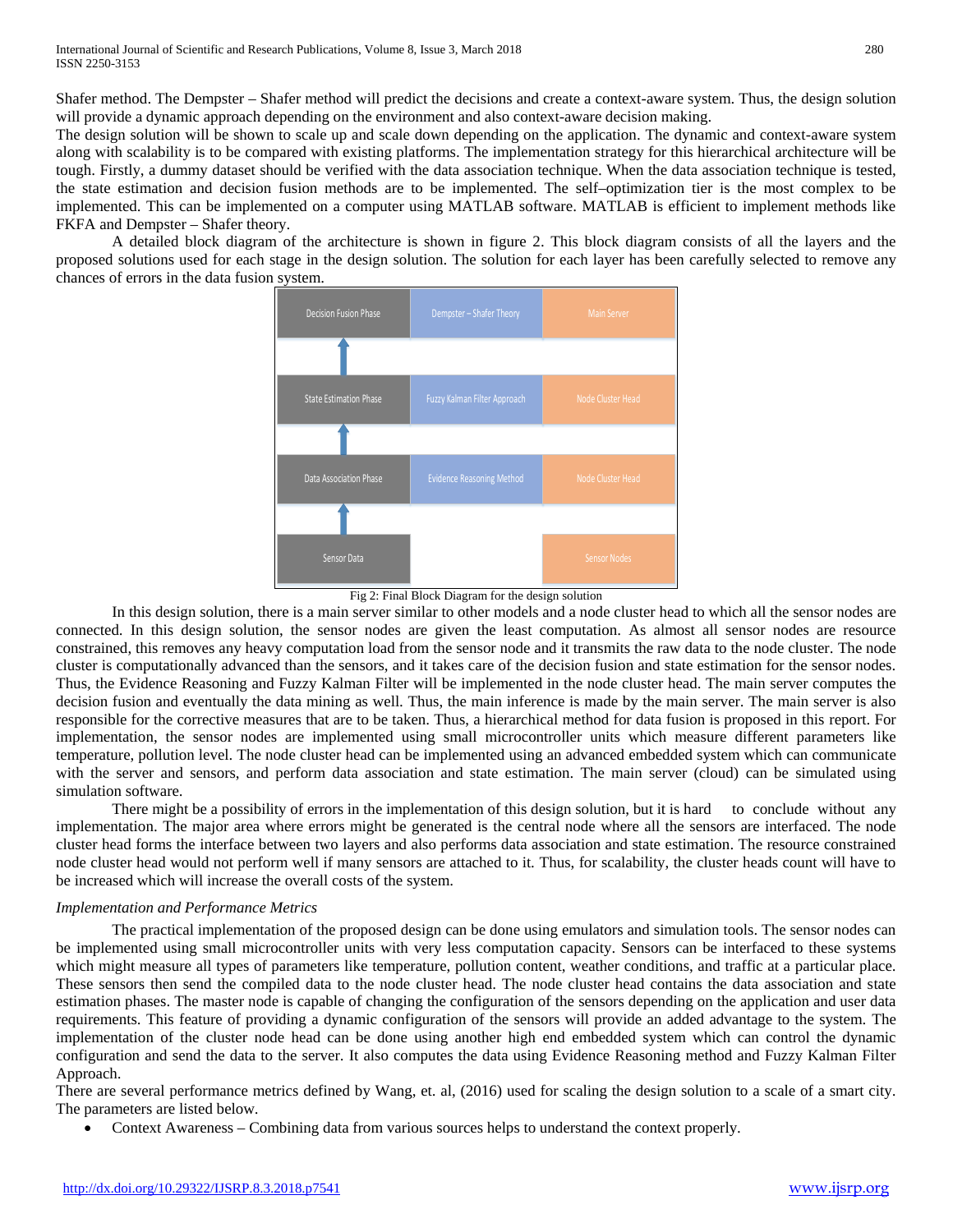- Dynamic Configuration There are two types of dynamic configuration i.e. hardware configuration and software configuration. Hardware configuration is to provide multiple functionalities depending on the application. So, if a sensor is providing one type of data for some amount of time, then it should be hardware compatible to provide another data as well like temperature. Whereas, software configuration is to change the cluster configurations of the system and reuse similar functionalities to get different type of data.
- Type of Processing Network processing and cloud processing of data are two types of data processing methods. A hybrid data processing method is used in this domain which processes the data in network as well as at the cloud level.
- Computation Cost The total amount of processing that needs to be done on all levels of the architecture comprise of the computational costs. The computational costs at sensor level, network level, and cloud level should be considered. Ideally, the sensor should be provided with the least computation and cloud should be provided with the highest computation.
- Energy Consumption Each stage of the architecture will use energy to compute the data. With massive amounts of nodes installed in various locations, the energy consumption needs to be kept at minimum.
- Scalability The implementation strategy should be scaled from a small simulation to a big scale. Thus, for a smart city data fusion architecture scalability is of utmost importance.

### *Comparison of design solution with existing solution*

The design solutions discussed in various researches are compared with the design solution proposed in this report. Table 1 compares various implementations of data fusion to create a design metrics for implementation of data fusion methods. The design solutions discussed in the literature review do not cover all the performance metrics. Whereas, the design solution in this report covers all the features of the performance metrics and thus a better context aware and dynamic solution is proposed.

| <b>Parameter</b>           | (Rodger, 2012)                                                                                                                   | (De Paola, et. al, 2016)                                                                           | <b>Design Solution</b>                                                                                                                                                                    |
|----------------------------|----------------------------------------------------------------------------------------------------------------------------------|----------------------------------------------------------------------------------------------------|-------------------------------------------------------------------------------------------------------------------------------------------------------------------------------------------|
| <b>Context Awareness</b>   | Not available                                                                                                                    | Context aware system                                                                               | Context awareness feature due to<br>Dempster – Shafer Theory.                                                                                                                             |
| Dynamic<br>Configuration   | Fault tolerant and dynamic<br>detection using software                                                                           | Dynamically configures sensory<br>infrastructure.                                                  | Dynamic Configuration possible<br>using software configuration                                                                                                                            |
| Type of Processing         | Hybrid processing                                                                                                                | Cloud Processing                                                                                   | Hybrid processing using both<br>network and cloud processing                                                                                                                              |
| <b>Computational Costs</b> | $O(m^2 + m \cdot n)$<br>Where, $n =$ number of sensors<br>$m =$ Number of possible values of<br>various conditions in the system | Does not discuss computational costs.                                                              | Distributed computation shares<br>the load of computation                                                                                                                                 |
| <b>Energy Consumption</b>  | Less energy consumption                                                                                                          | High energy consumption due to<br>computation of the data and<br>transmitting the data wirelessly. | Less energy consumption as<br>computation is done in cluster<br>head nodes and main server. The<br>sensors do not compute high<br>amounts of data thus reducing the<br>energy consumption |
| Scalability                | Does not discuss any scalability<br>feature                                                                                      | Solution is scalable depending upon<br>subsystem discrete sensor needs.                            | Scalability is possible                                                                                                                                                                   |

# IV. CONCLUSION

Data fusion is an old technique which is implemented in different domains of applications like image processing. The use of data fusion is not done in the Internet of Things domain and not popular. This research addresses the problem of lack of resources in the IoT domain for data fusion. In this research design, data fusion techniques have been studied to propose a unique hierarchical architecture for data fusion Internet of Things.

The design solution in this research proposes a new solution for data fusion. This unique solution combines the techniques of different implementations to provide a novel approach for data fusion. The design is robust with distributed computation on various layers of the solution which reduces the computational costs. Along with that, features like dynamic configurability and context awareness has been not be observed in other data fusion techniques together. The scalability feature is also included in the design which is described using an example of a supermarket and a smart city. A design metric is proposed to compare various data fusion algorithms before implementation. This design metric checks all the parameters which might have a significant effect on the system architecture. Thus, the design solution provides a novel approach for data fusion implementation in IoT domain and gives design metrics which can be used to compare the solutions with other implementations.

#### **REFERENCES**

.

<sup>[1]</sup> Castanedo, F. (2013). A Review of Data Fusion Techniques. The Scientific World Journal, 2013, 1-19. http://dx.doi.org/10.1155/2013/704504

<sup>[2]</sup> De Paola, A., Ferraro, P., Gaglio, S., Lo Re, G., & Das, S. (2016). An Adaptive Bayesian System for Context – Aware Data Fusion in Smart Environments. IEEE Transactions On Mobile Computing, 1-1. http://dx.doi.org/10.1109/tmc.2016.25599158